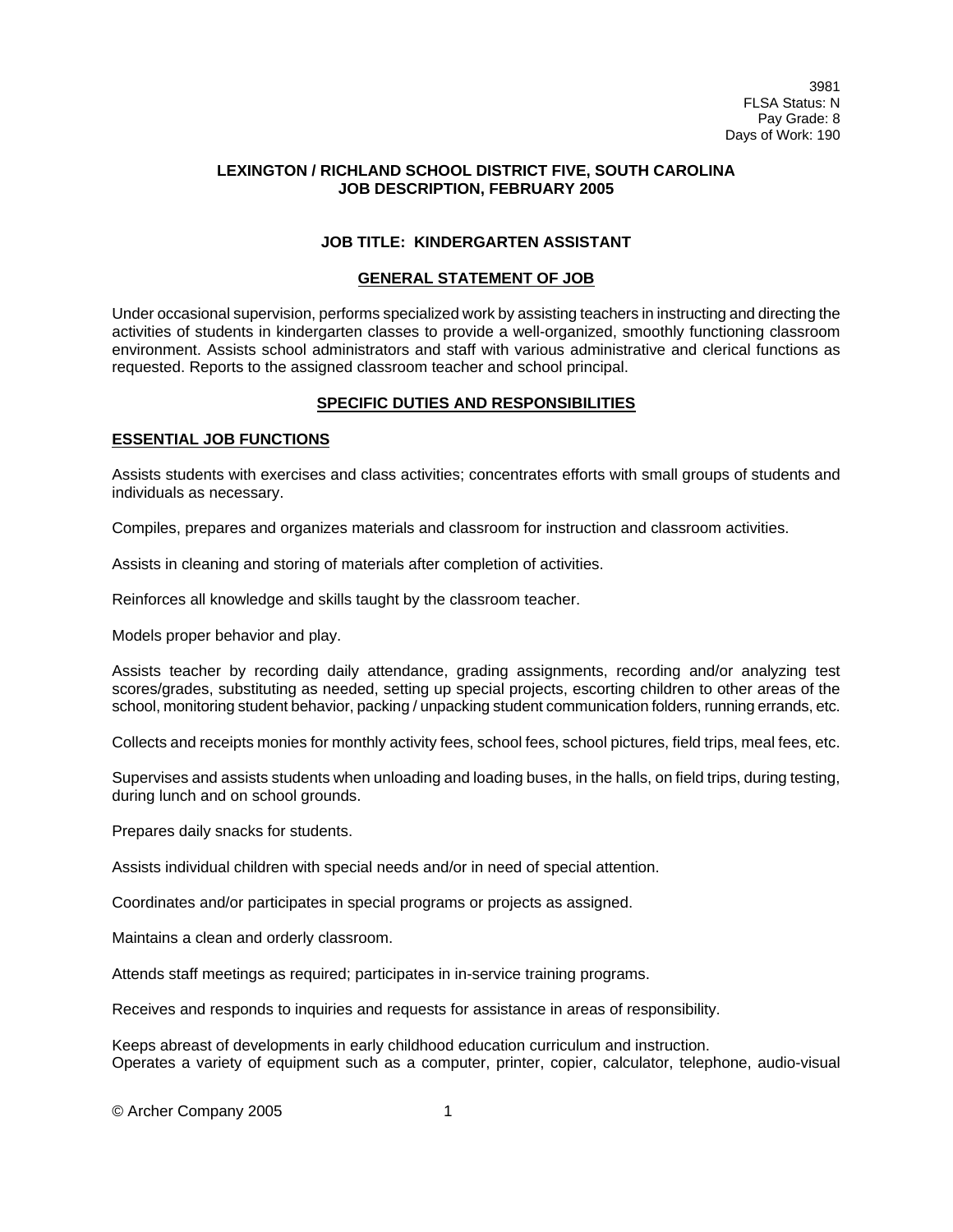equipment, laminating machine, binding machine, waxing machine, refrigerator, oven, etc.; uses clerical, copier, computer supplies, arts and crafts supplies, instructional supplies and materials.

Interacts and communicates with various groups and individuals such as the classroom teacher, other teachers, principals, other school staff, District staff, students, parents, volunteers and the general public.

Attends training, conferences, workshops, etc., as appropriate to enhance job knowledge and skills.

#### **ADDITIONAL JOB FUNCTIONS**

Performs routine clerical tasks as required, including but not limited to preparing reports and records, copying and filing documents, entering and retrieving computer data, preparing notices and mail, etc.

Performs related duties as required.

# **MINIMUM TRAINING AND EXPERIENCE**

Requires Associate's degree or an equivalent to the satisfactory completion of two years of college education, supplemented by some experience working with young children in the classroom or in a child care setting, or an equivalent combination of education, training and experience that provides the required knowledge, skills and abilities. Must possess a valid state driver's license.

#### **MINIMUM QUALIFICATIONS OR STANDARDS REQUIRED TO PERFORM ESSENTIAL JOB FUNCTIONS**

**Physical Requirements:** Requires light work that involves walking or standing most of the time and involves exerting up to 20 pounds of force on a recurring basis; must be able to lift and/or carry young children for short distances.

**Data Conception**: Requires the ability to compare and/or judge the readily observable, functional, structural or compositional characteristics (whether similar to or divergent from obvious standards) of data, people or things.

**Interpersonal Communication**: Requires the ability of speaking and/or signaling people to convey or exchange information. Includes receiving assignments and/or directions from supervisors and giving instruction and/or assignments to students.

**Language Ability**: Requires the ability to read a variety of policy and procedure manuals, curriculum materials, texts, computer manuals, etc. Requires the ability to enter data into computer and prepare reports, records, teaching materials, correspondence, etc., with proper format, punctuation, spelling and grammar, using all parts of speech. Must be able to speak with poise, voice control and confidence and to articulate information to others.

**Intelligence**: Requires the ability to apply principles of rational systems to solve practical problems and deal with a variety of concrete variables in situations where only limited standardization exists; to interpret a variety of instructions furnished in oral, written, diagrammatic or schedule form. Requires the ability to use influence systems in classroom teaching. Requires the ability to make routine independent judgments in the absence of supervisor; to acquire knowledge of topics related to primary occupation. Must have the ability to comprehend and interpret received information and the ability to comprehend and implement basic office machinery functions.

**Verbal Aptitude**: Requires the ability to record and deliver information, to explain procedures, to follow and

© Archer Company 2005 2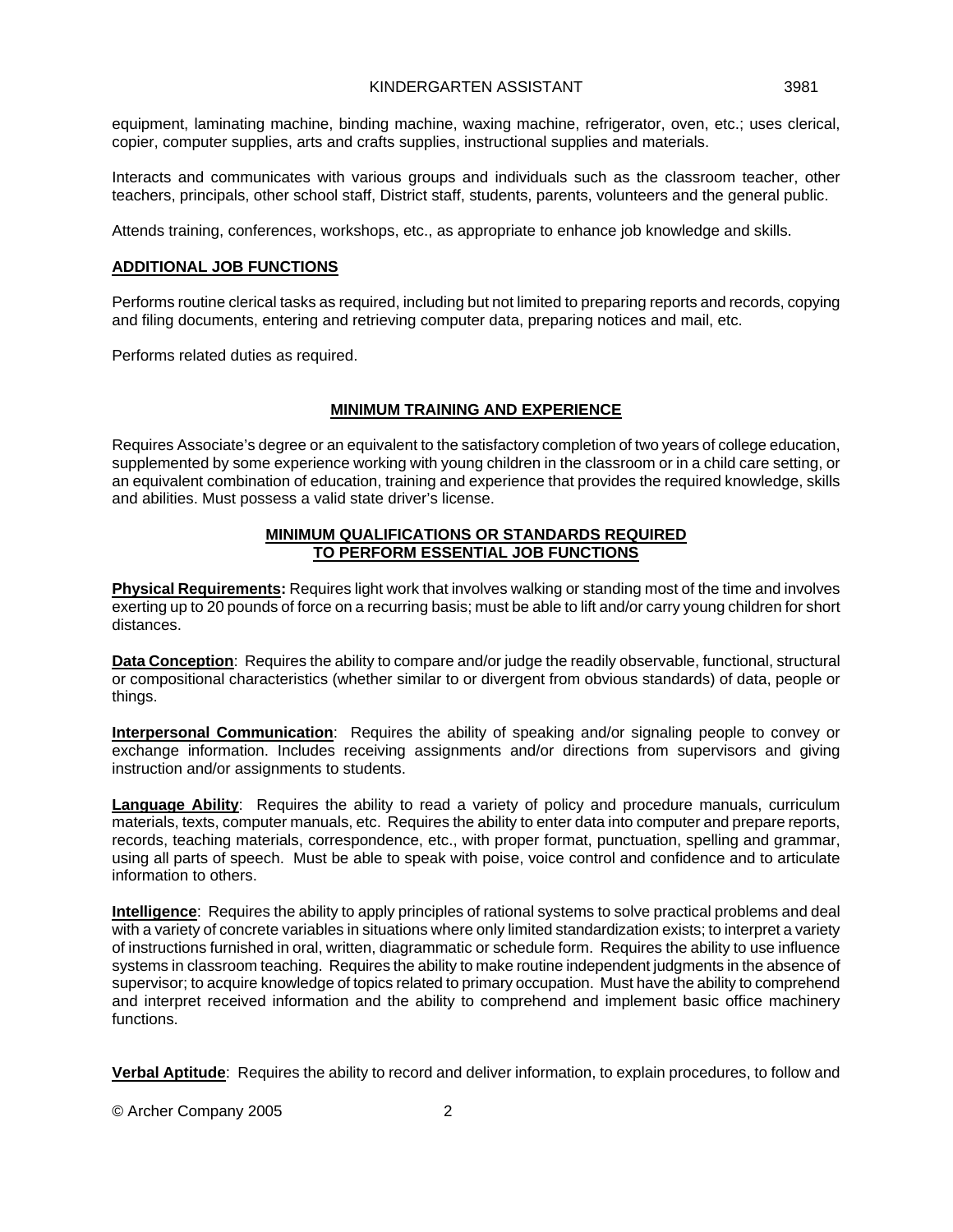give oral and written instructions; to counsel and teach students. Must be able to communicate effectively and efficiently with persons of varying ages and educational/cultural backgrounds.

**Numerical Aptitude**: Requires the ability to add and subtract totals, to multiply and divide, to determine percentages and decimals, to determine time. Must be able to use practical applications of fractions, percentages, ratio and proportion.

**Form/Spatial Aptitude**: Requires the ability to inspect items for proper length, width and shape, and visually read various information.

**Motor Coordination**: Requires the ability to coordinate hands and eyes rapidly and accurately in using automated office equipment and communications machinery.

**Manual Dexterity**: Requires the ability to handle a variety of items including computer keyboards, office equipment, control knobs, switches, etc. Must have minimal levels of eye/hand/foot coordination.

**Color Discrimination**: Requires the ability to differentiate between colors and shades of color.

**Interpersonal Temperament**: Requires the ability to deal with people beyond giving and receiving instructions. Must be adaptable to performing under minimal levels of stress when confronted with an emergency or tight deadline. The worker may be subject to danger or risk to a slight degree, or to tension as a regular, consistent part of the job.

**Physical Communication**: Requires the ability to talk and hear: (talking: expressing or exchanging ideas by means of spoken words; hearing: perceiving nature of sounds by ear). Must be able to hear and understand communications through a telephone.

# **PERFORMANCE INDICATORS**

**Knowledge of Job**: Is knowledgeable in the methods, policies and procedures of the Lexington Richland School District Five pertaining to specific duties of the Kindergarten Assistant. Is knowledgeable in the laws, ordinances, standards and regulations pertaining to the specific duties and responsibilities of the position. Has the ability to comprehend, interpret and apply regulations, procedures and related information. Has knowledge of the characteristics of the age group assigned. Is able to establish and maintain positive relationships and work effectively with adults and children. Is able to supervise, guide and support students with patience and kindness. Is able to reinforce skills taught by the teacher. Is able to follow lesson plans provided by the teacher. Is able to motivate students to participate in educational activities and to want to learn. Is able to perform job tasks professionally in an environment where discrimination and other public issues are constant concerns. Has knowledge of and is able to use modern office practices and equipment, including computers. Has knowledge of proper English usage, vocabulary, punctuation and spelling; has the mathematical ability to handle required calculations. Is able to type accurately at a rate sufficient for the successful performance of assigned duties. Is skilled in applying a responsible attention to detail as necessary in preparing records, reports and correspondence. Is able to read and interpret various materials pertaining to the responsibilities of the job. Is able to take the initiative to complete the duties of the position without the need of direct supervision. Is able to use independent judgment in performing routine tasks. Has the ability to plan, organize and prioritize daily assignments and work activities. Is able to offer assistance to fellow employees as necessary. Knows how to maintain effective relationships with co-workers, personnel of other departments, parents, students and members of the public through contact and cooperation. Has knowledge of the occupational hazards and safety precautions of the position. Knows how to react calmly and quickly in emergency situations. Has the ability to learn and utilize new skills and information to improve job performance and efficiency.